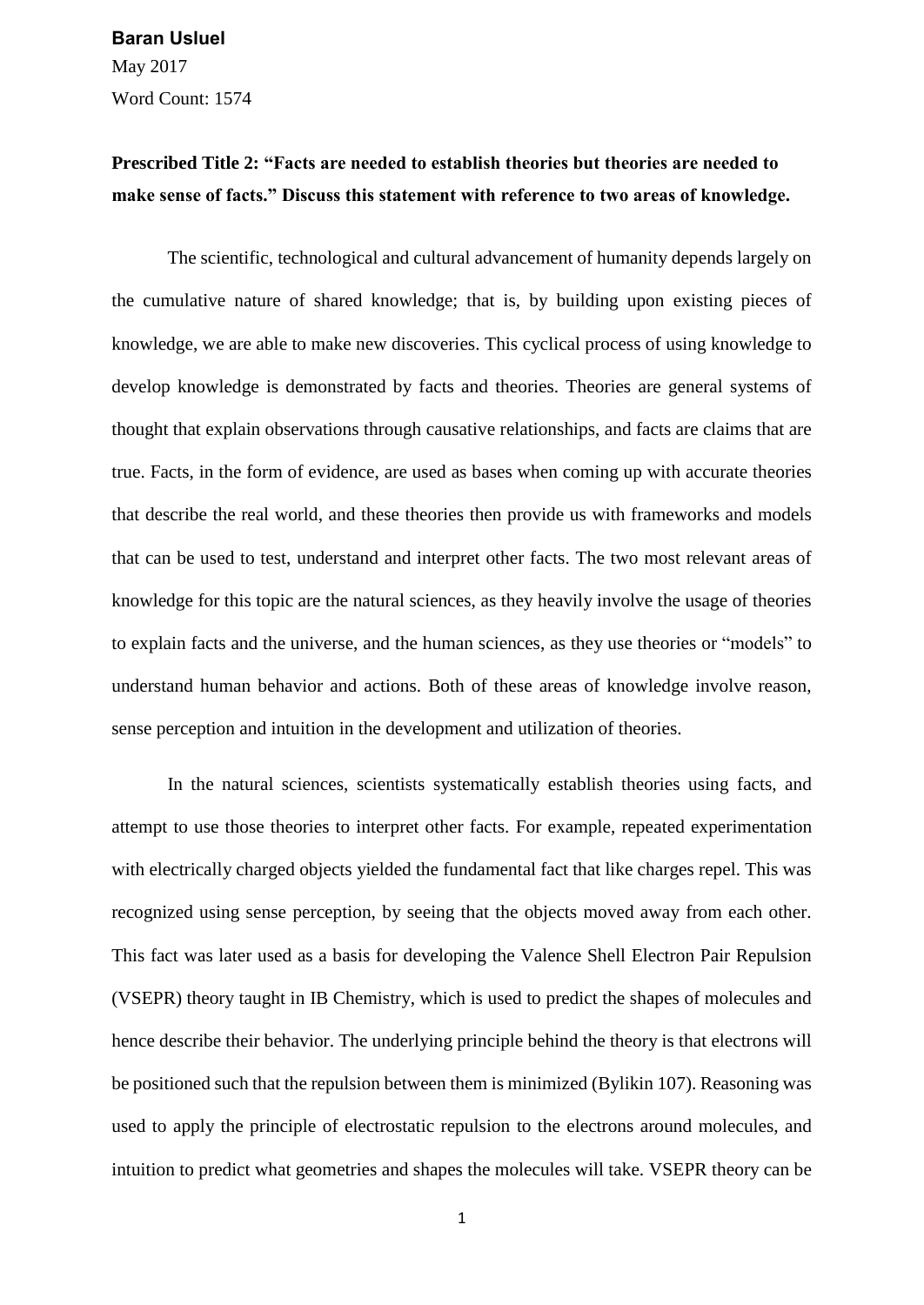used to interpret other facts. For example, the shapes of molecules which are predicted by VSEPR theory, along with the concept of electronegativity, help explain the polar characteristics seen in many molecules. This polar behavior is also responsible for strong intermolecular forces (dipole-dipole attraction) that significantly affect variables such as the boiling point, vapor pressure, and solubility in water. Hence, by utilizing VSEPR theory, we are able to understand polar behavior and many related phenomena. The theory is based upon facts, and helps interpret facts, thus confirming the title. However, this conclusion has certain implications regarding reliability. VSEPR theory is based on an empirical fact which was found through sense perception, a fundamentally unreliable way of knowing. This fact could turn out to be wrong; charged objects may simply be giving the illusion of being repelled, while in reality exhibiting a completely different phenomenon. Therefore, VSEPR theory itself is not completely reliable or certain, and could be proven false. This is one of the reasons why all valid scientific theories are falsifiable, as described by Karl Popper. Furthermore, the interpretations that the theory provides for other facts may be incorrect as well. In conclusion, as facts and theories are built on top of each other, they are all successively subject to change. Such transformations are observed during paradigm shifts, which involve large changes in our understanding of a subject. In a paradigm shift, many theories become obsolete and are replaced, which means that the interpretations of facts developed with those theories are also revised. However, the facts themselves are not affected by paradigm shifts, because they are truths in the natural realm which are independent from our understanding of them.

Not all theories in the natural sciences are backed directly by empirical evidence and facts. Many theories, such as string theory, are purely theoretical, conceptual, and have no experimental basis. Therefore, one might claim that this disproves the title statement, as those theories don't seem to be based on facts. However, this isn't completely true, as the scientific context in which a theory resides provides the underlying facts for the said theory. For example,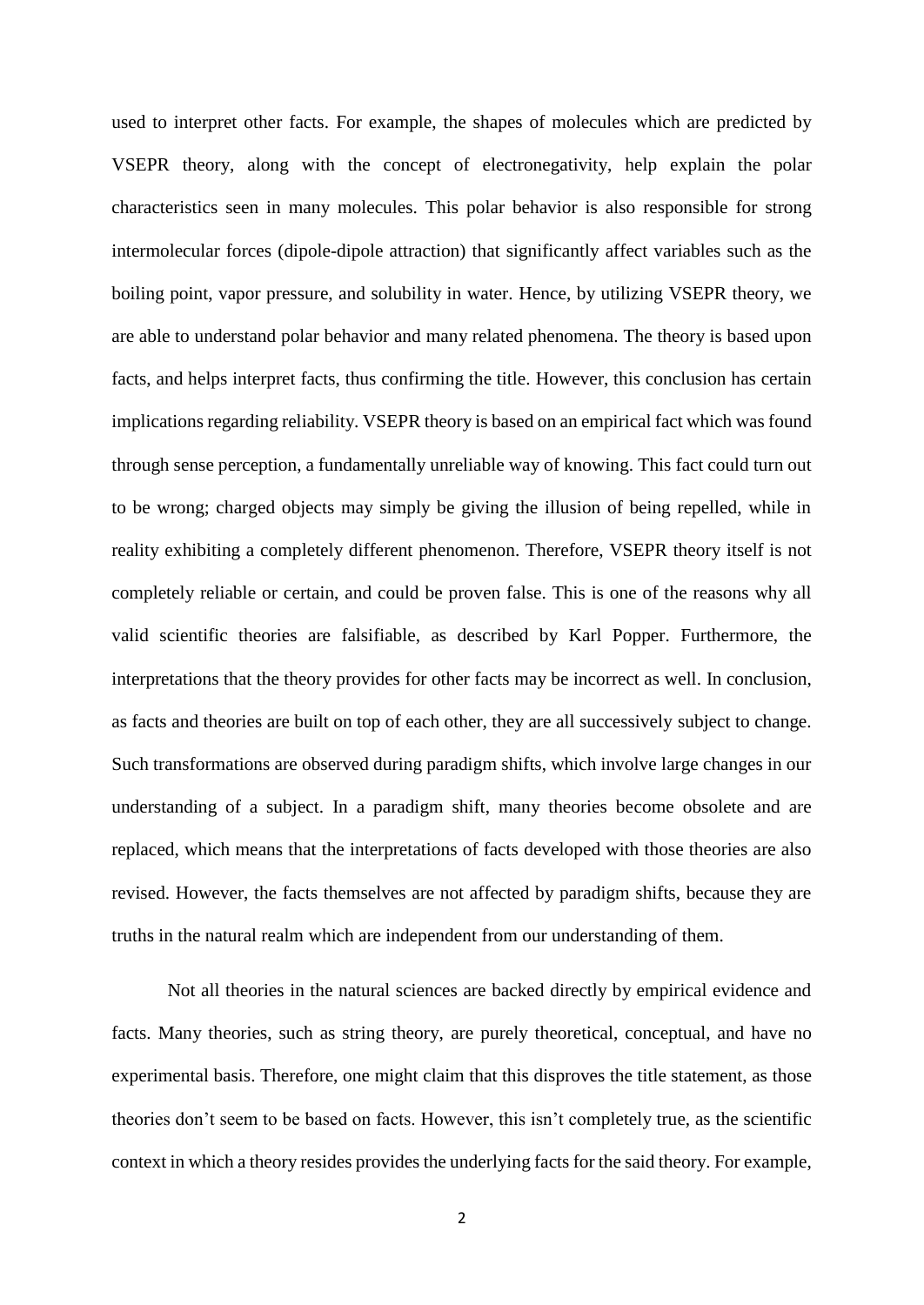according to string theory, all particles are actually tiny vibrating strings and the type of vibration determines the characteristics of the particle (Whitwell). This idea relies on the principles of oscillatory motion and standing waves, which are well established and widely demonstrated concepts in Physics. It then follows that string theory, which is a non-empirical theory, is still based on certain facts from classical mechanics, thereby supporting the argument that theories must be based on facts.

Another example from the natural sciences is the baryon asymmetry problem in Physics, which is about the observed imbalance between matter and antimatter in the universe. Baryon asymmetry is an empirical fact which can't be explained or interpreted by any existing theories, which is why it is currently being used as a basis for proposing various new baryogenesis theories (Dev). One of these theories, if accepted, may then be used to help us understand other facts related to matter, antimatter, fundamental particles, or the Big Bang. So, baryogenesis theories are based on a fact and when finally established could help interpret other facts, thus confirming the title. A possible counterargument is that a theory, such as one of these baryogenesis theories, doesn't have to be based on any facts at all – it could be purely abstract and detached from all other scientific knowledge. However, there are three weaknesses in this argument. Firstly, in the case of baryogenesis theories, these are theories with the sole purpose of explaining the baryon asymmetry problem, which itself is an empirical fact; therefore, the phenomenon that a theory is addressing or revolves around serves as one of its foundational facts. Secondly, the act of establishing a theory involves peer-review and verification by others, meaning that if a theory is not backed by facts or evidence, it will be rejected by the scientific community as pseudoscience. And finally, the aim of science is to accurately describe the universe and the real world, which is why a scientific theory that describes the real world must incorporate knowledge of the real world. Admittedly, perhaps it could be possible to establish a completely abstract theory in another area of knowledge that is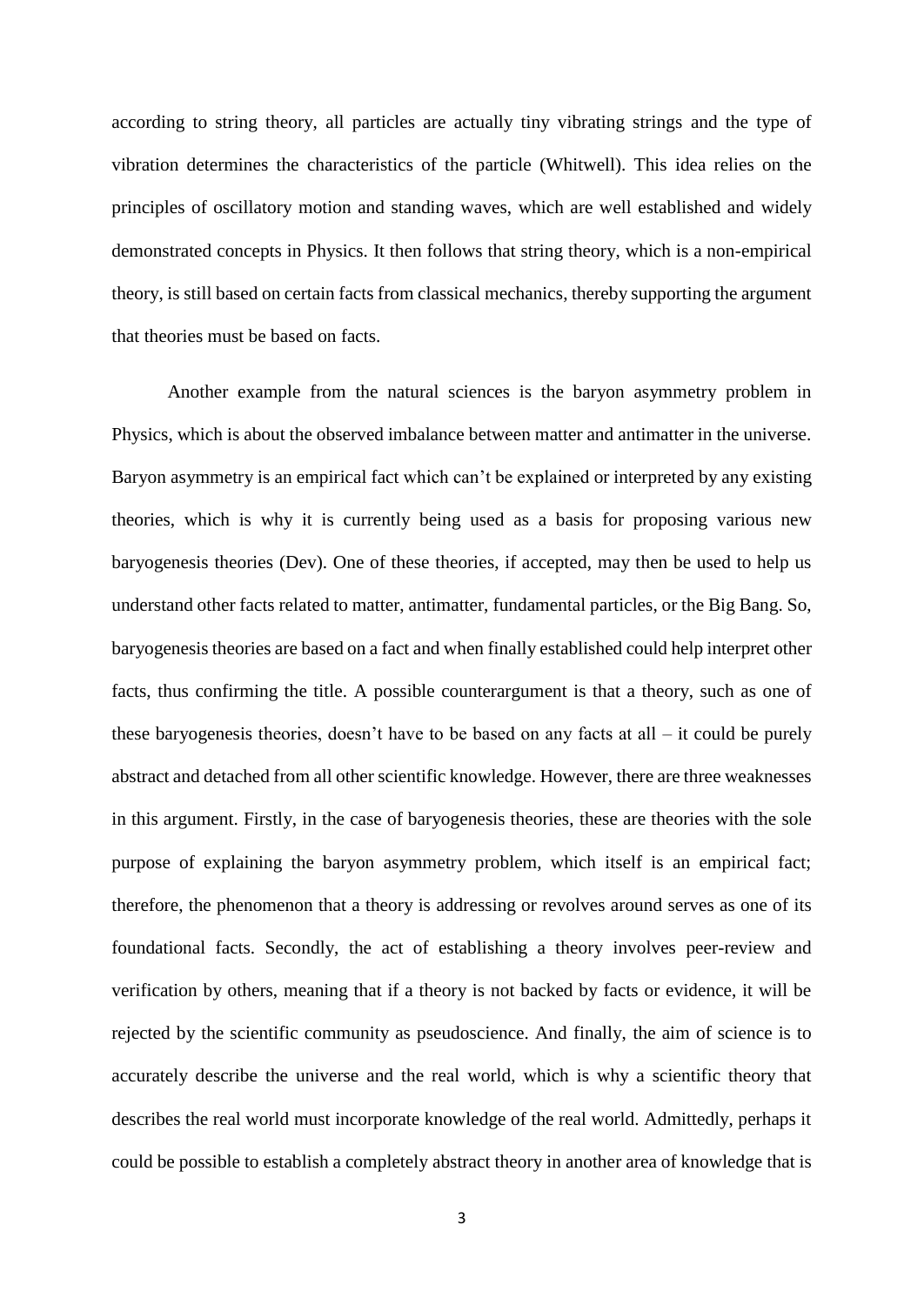detached from all other knowledge; for this reason, the title statement should be revised to read: "facts are needed to establish [accurate] theories [that describe the real world]."

A similar relationship exists in the human sciences. For instance, the theory of comparative advantage taught in IB Economics is based on facts and helps us understand facts. It is a theory about the benefits of free trade between countries, and states that a certain type of good should be produced by the country which has the least opportunity cost for that good, meaning that it is produced by the country which loses the least (in terms of production opportunities) from producing it. This economic theory is based on facts found through statistical studies, such as the one carried out by MacDougall in 1951 on the US and UK which found that there was a positive relationship between the output per worker (productivity) and the amount of exports, for a given type of good. This fact, discovered in the early stages of the comparative advantage theory, was used as a basis for validating and establishing it. The comparative advantage theory, in turn, helps us interpret real-world cases and facts, such as the scenario in which a country can benefit from ceasing to produce a good, and importing it instead; even though the country's economy loses an industry, it gains overall, given that the countries specialize at the industries they have the least opportunity costs in and trade between themselves. As the comparative advantage theory is based on facts and provides interpretations for facts, the human sciences also possess the cyclical nature described in the title.

Theories aren't always necessary to interpret facts. Many basic facts can be interpreted and explained through common knowledge, which is the fundamental knowledge in a discipline, without additional theoretical frameworks or models. For example, the previous scenario where a country benefits from importing a good rather than producing it was explained through the theory of comparative advantage, but it could also be interpreted in other ways, without theories. The country may have gained simply because the increase in trade with the